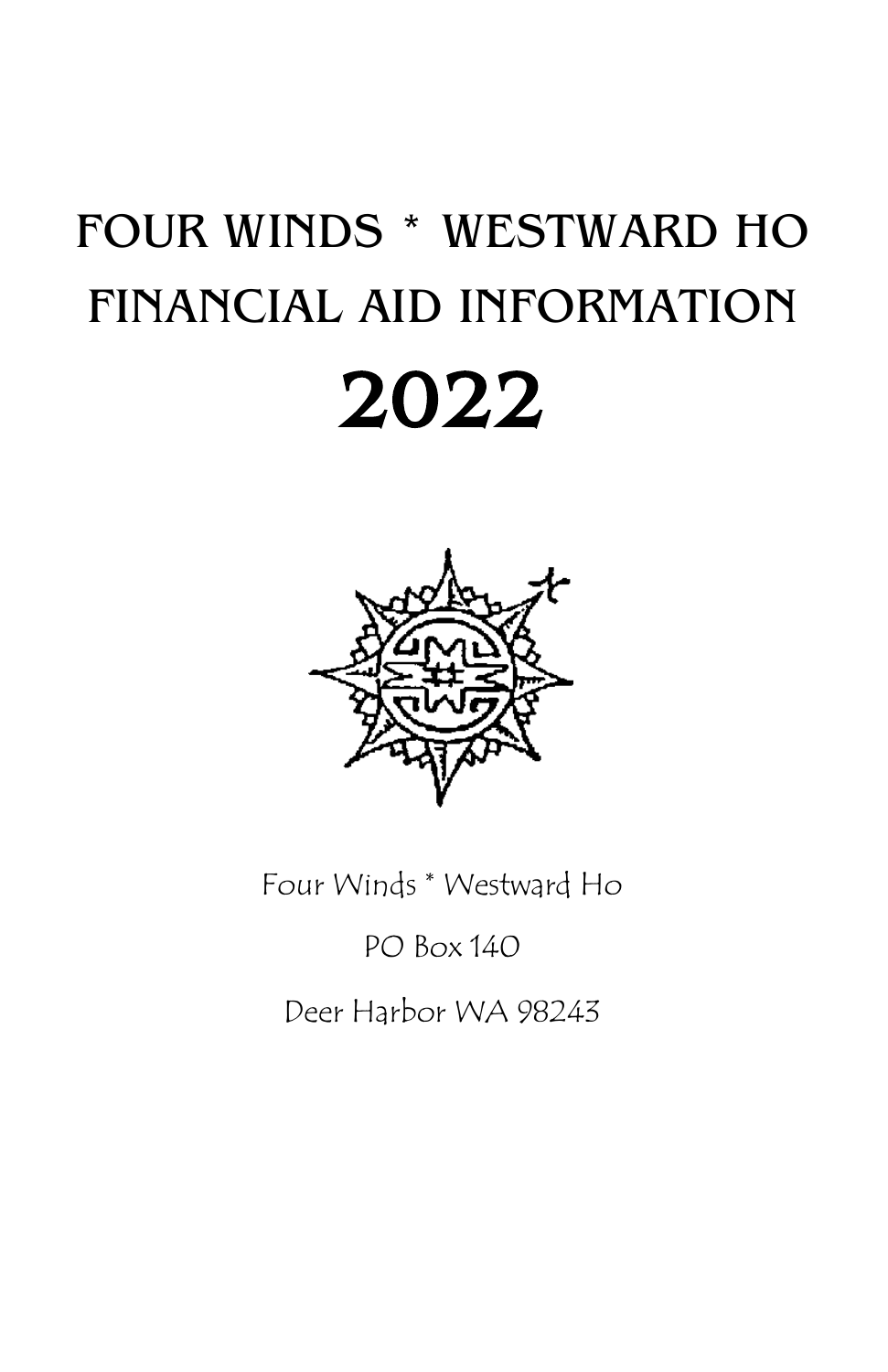

Since 1968 Four Winds \* Westward Ho has offered financial aid to campers who would otherwise be unable to attend camp. We seek children who have leadership ability and the potential to contribute to the camp community. It is our hope the campers take their camping opportunity to learn and practice leadership with others from across the globe in an atmosphere different from home or school.

As much as we would like to, we are not able to grant financial aid to all families who apply. The amount of an award offer is based on the financial need of each family; and partial aid award requests are more likely to be considered than full. We encourage all our applicants to assess their true need and contribute as much as possible to the tuition costs. Once granted aid, our Financial Aid program commits to providing a similar campership award to eligible applicants for three (3) consecutive years, provided a completed application is received on time and financial circumstances have remained consistent across the years.

We ask you to write about any unique circumstances the committee might take into account when selecting campers. The more information which is known about your family situation, the easier it is for the committee to make decisions.

To apply for financial aid the following items should be returned as soon as possible but no later than **February 1, 2022**:

- **□** A **Camper Registration Form:** This form is completed on our website fourwindscamp.org/register or through your Four Winds Parent Account (fourwindscamp.org/login).
- **□** A **deposit of \$50:** This can be paid during online registration and will eventually go into the store account for your child. If the deposit is a challenge, please contact us.
- **□** The confidential **Financial Aid Request Form:** This needs to be completed as thoroughly as possible. Please answer all questions entirely and be sure to sign the bottom of the final page.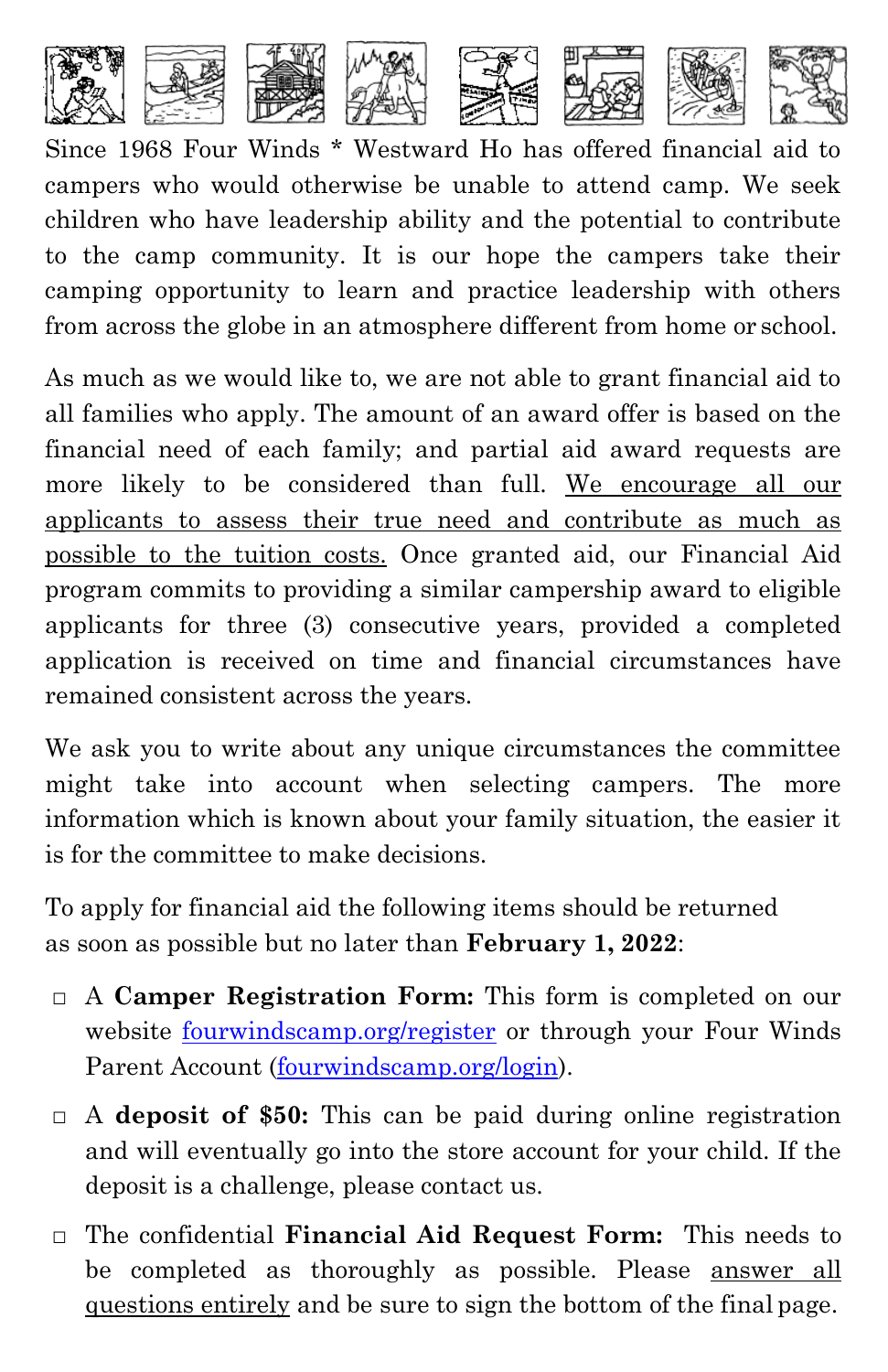

**□ Reference Form(s):** To be completed by adults who know your child outside of the home - not family or relatives. Three (3) references are required for new financial aid applicants, but only one (1) is needed for returning applicants. It is required to have at least one reference completed by a current teacher or coach.

It is a good idea to give a pre-addressed, stamped envelope to those people to whom you have given a Reference Form. A letter may be written in lieu of completing a form, but the writer should be encouraged to use our form as a guideline for the type of information we seek about our candidates.

- **□** A copy of your **2021 Income Tax** (Form 1040) or foreign tax form: If there is a challenge in submitting your return to us by February 1, please contact us with an ETA for submission. Without this information, we may not be able to grant aid. Often, families will provide the Financial Aid Request Form and required references by the deadline, and provide their tax information a few weeks later. Communication is key.
- **□** A **brief statement from your child** (new campers only) about why he or she would like to come to camp and what they might like to experience here.

## **The deadline for all materials is February 1, 2022.**

You do not need to send all the items together, but they do need to be submitted by the deadline. If you cannot provide the 2021 Tax Return by February 1, please let us know when we can expect it.